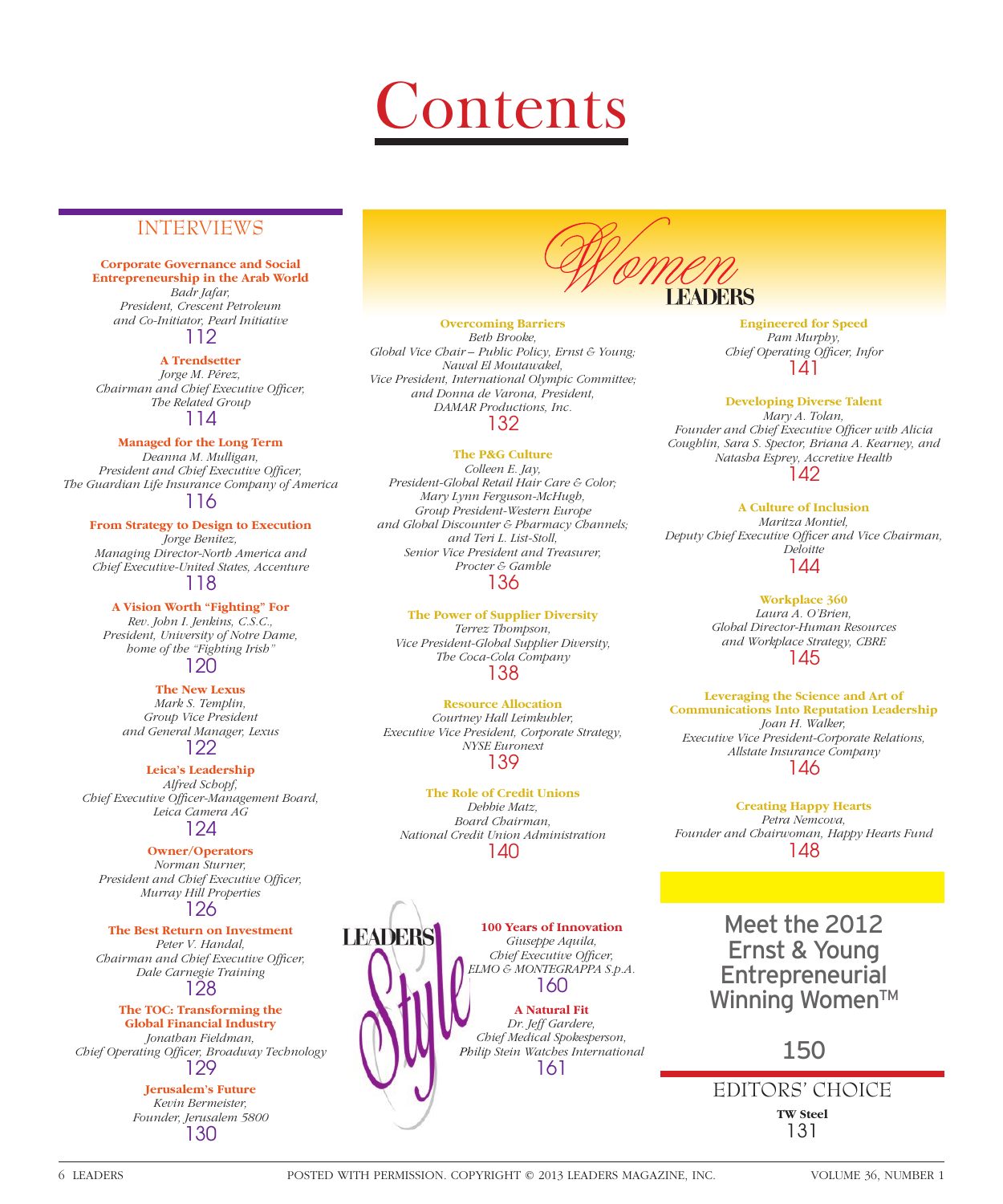

**Traditional Values** *The Honorable Gary R. Herbert, Governor of Utah* 154

**Huntsman's Heritage** *Jon M. Huntsman Sr., Founder and Executive Chairman, Huntsman Corporation* 156

**An International Destination** *The Honorable Dana Williams, Mayor, Park City, Utah* 158

**The Magic of Deer Valley** *Bob Wheaton, President and General Manager, Deer Valley Resort* 159



**Editors' Choice** *Hartford Family Winery* 163

**Quality and Value** *Kathryn Walt Hall, Proprietor, HALL Wines* 164

**Complex, Intense, and Balanced** *Dan Kosta, Founder, Kosta Browne Winery* 165

**Grown, Produced, and Bottled at the Winery** *Jean Arnold Sessions, President, Hanzell Vineyards* 166

> **The Ambassador of Guatemala** *Roberto Garcia Botrán,*  **President and Chief Executive Officer,** *Industrias Licoreras de Guatemala* 167

> > **Editors' Choice** *Starlite Vineyards* 168

Hospitality

**A Vision for More**  *J.W. Marriott, Jr., Executive Chairman and Chairman of the Board, Marriott International, Inc.* 12

> **Imaginariums** *Kathleen Taylor, President and Chief Executive Officer, Four Seasons Hotels and Resorts* 14

**Everlasting Innovation** *S. Steven Pan, Chairman, Regent Hotels & Resorts, and Chairman and Chief Executive Officer, Formosa International Hotels Corporation*

## 16

**Global Growth** *Raymond N. Bickson, Managing Director, Taj Hotels Resorts and Palaces* 18

> **Fairmont's Future** *Jennifer Fox, President, Fairmont Hotels & Resorts* 20

**The Dorchester Collection Difference** *Christopher Cowdray, Chief Executive Offi cer, Dorchester Collection* 23

**Brand Promise** *Reto Wittwer,*  President and Chief Executive Officer, Kempinski 24

**A Great Sense of Responsibility** *Ho Kwon Ping, Executive Chairman, and Claire Chiang, Senior Vice President, Banyan Tree Holdings* 26

**Creating a Culture** *Horst H. Schulze, Chairman and Chief Executive Officer, Capella Hotel Group* 30

> **LEADERS Advisory** *Four Seasons Restaurant* 31

**The Power of Preferred** *Lindsey Ueberroth, President, Preferred Hotel Group* 32

**Service Commitment** *Hervé Humler,*  **President and Chief Operations Officer,** *The Ritz-Carlton Hotel Company* 34

**The Passion to Serve** *Peter C. Borer,*  **Director and Chief Operating Officer,** *The Hongkong and Shanghai Hotels, Limited* 37

**Timeless Elegance and Smart Luxury** *John Vanderslice, Global Head of Luxury & Lifestyle Brands, Hilton Worldwide* 38

> **Citizens of the Caribbean** *Adam Stewart, Chief Executive Officer, Sandals Resorts International*  $\Delta \Omega$

**Luxe Luxury** *Efrem Harkham, Chairman and Founder, Luxe Hotels* 42

> **Editors' Choice** *The Lanesborough* 43

**The Morgans Model** *Daniel R. Flannery, Executive Vice President, Chief Operating Officer, Morgans Hotel Group* 44

> **Executing a Vision** *Peter Shaindlin, Chief Operating Officer, Halekulani Corporation* 46

**"Welcome Home"** *Terry Holmes MI FIH, Executive Director, Red Carnation Hotels* 48

**Innovation in Private Aviation** *Blair LaCorte,*  Chief Executive Officer, XOJET 50

**The Power of Access** *Valerie Ann Wilson,*  Founder, Chairman, and Chief Executive Officer, *Valerie Wilson Travel, Inc.* 51